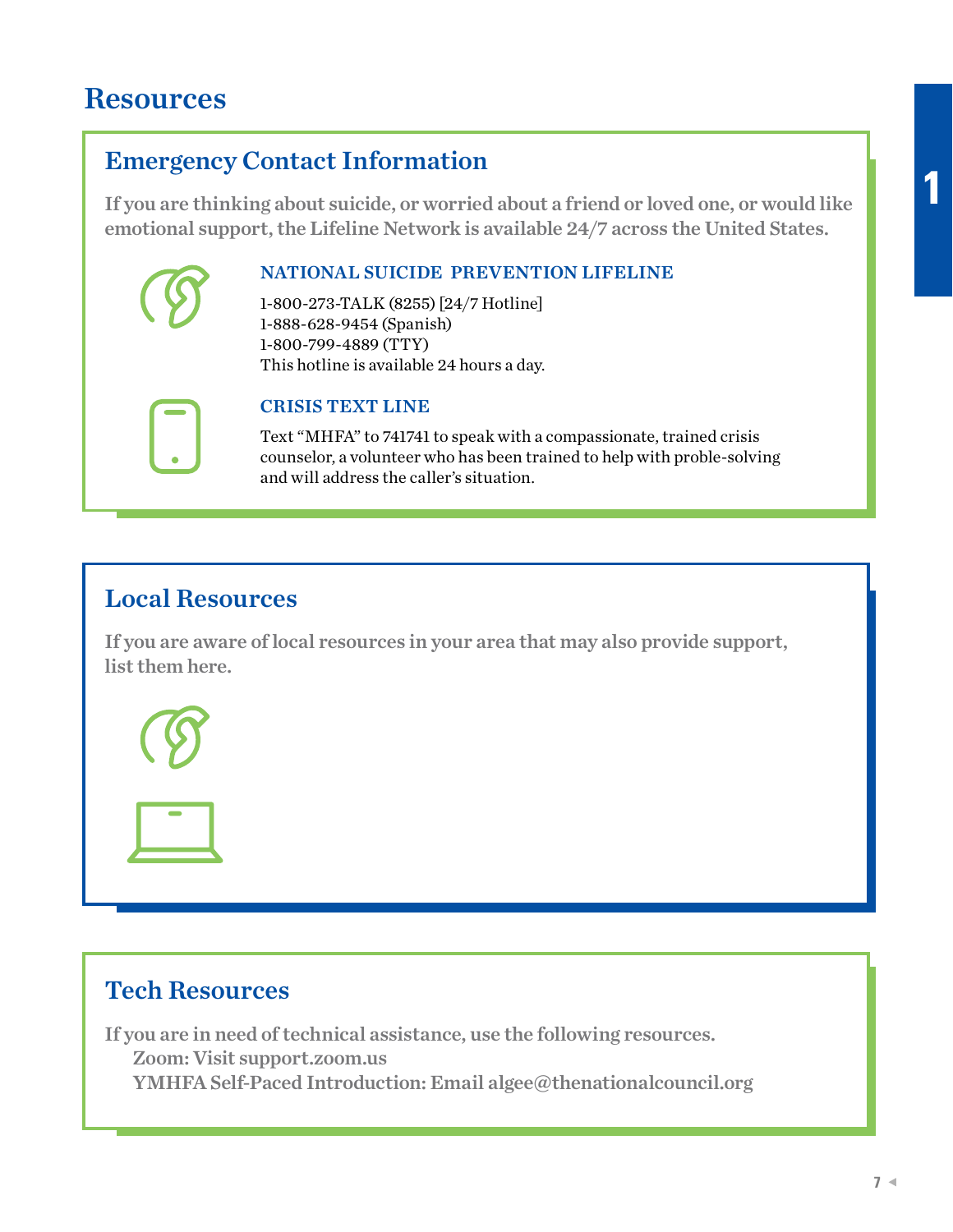# Frequently Asked Questions: Youth Mental Health First Aid (YMHFA) Blended Virtual Course

#### **What is the YMHFA Blended Virtual Course?**

- The YMHFA Blended Virtual Course is comprised of two parts:
	- » YMHFA Self-Paced Introduction: The first portion of the course is to be completed through the self-paced online portion (accessible through the MHFA Learning Management System)
	- » YMHFA Skills Application: The second portion of the course is taught virtually by a certified YMHFA Instructor and focuses on how to apply the YMHFA skills.

### **What do I need to complete before starting the YMHFA Skills Application?**

- Complete the YMHFA Self-Paced Introduction.
- Complete the Self-Care Action Plan.
- Print your completed Self-Care Action Plan or have it easily accessible electronically. This document will be referenced during the YMHFA Skills Application portion of the course.
- Become familiar with the tools that will be used in the Virtual MHFA Skills Application portion by visiting the "Toolbox" folder in the MHFA Learning Management System.

#### **Unexpected Barriers**

- What are my options if I or a family member gets sick during the course?
- Who do I contact if I are unable to continue the course?

If any of these circumstances occur, contact your Youth Mental Health First Aid Instructor as soon as possible. They will work to find you an alternative time to complete the course.

### **Technical Difficulties**

- I wasn't able to complete YMHFA Self-Paced Introduction. What should I do?
	- » You must complete the YMHFA Self-Paced Introduction before attending the YMHFA Skills Application portion of the course. If you are unable to complete the YMHFA Self-Paced Introduction, contact your instructor to find an alternative time to complete the YMHFA Skills Application portion of the course.
- My internet is not working properly. What should I do?
	- » Check with your internet provider. If issues continue, send an email to your instructor.
- I am having difficulty with the YMHFA Self-Paced Introduction. What should I do?
	- » Contact algee@thenationalcouncil.org or call: 1-888-244-8980 x2, Mon – Fri 8:30 a.m. – 5 p.m. ET

**Consider completing the YMHFA Self-Paced Introduction two business days prior to the start of the YMHFA Skills Application portion of the course.** 

**This will allow adequate time for your instructor or MHFA USA to be able to respond and resolve MHFA Learning Management System difficulties that may arise before the YMHFA Skills Application.**

#### **Accommodations**

- I need accommodations for the course.
	- » Complete the Accommodations Request Form and send it to your instructor.